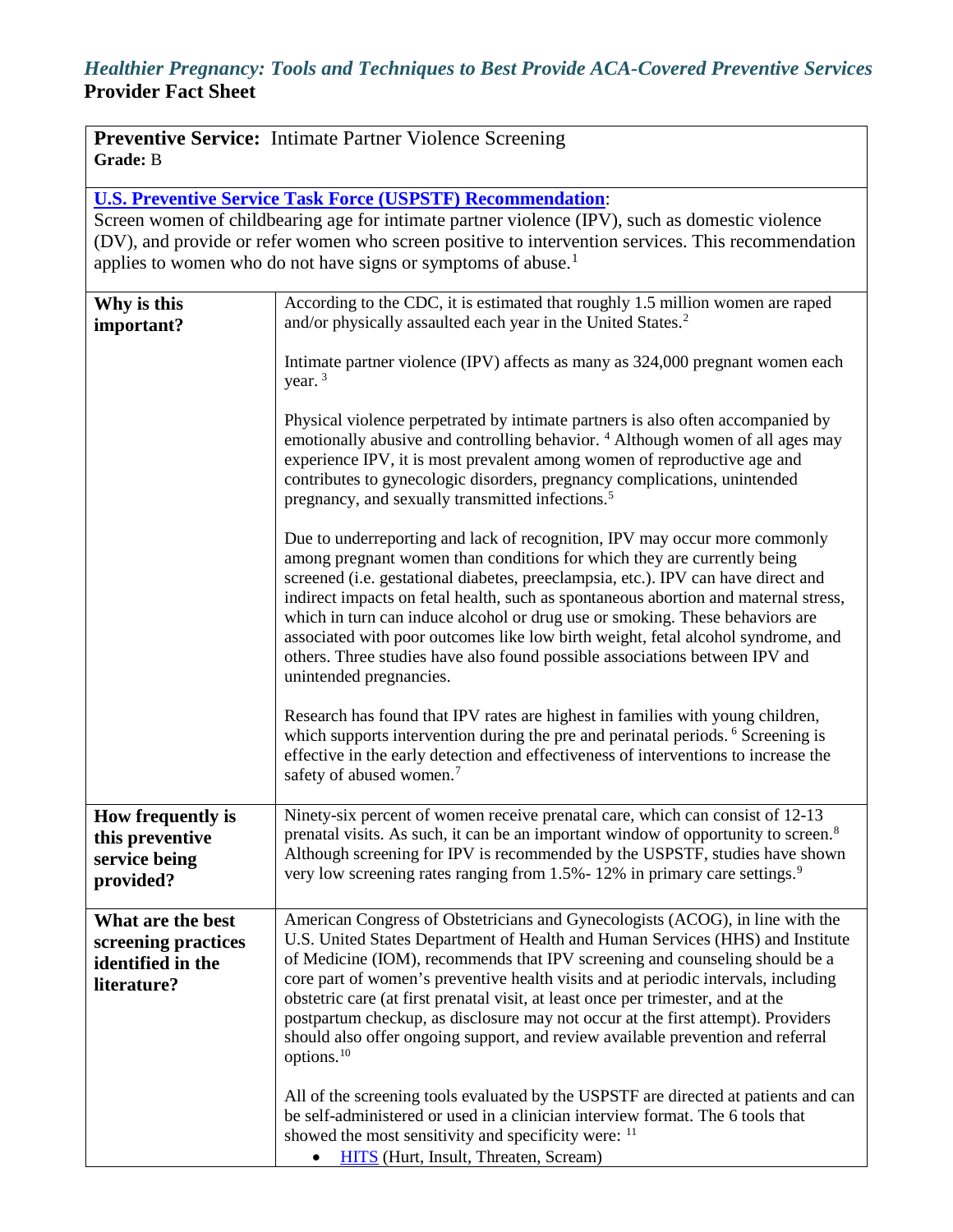|                            | <b>OVAT</b> (Ingoing Violence Assessment Tool)<br>$\bullet$                                                                                 |
|----------------------------|---------------------------------------------------------------------------------------------------------------------------------------------|
|                            | <b>STAT</b> (Slapped, Things and Threaten)<br>٠                                                                                             |
|                            | HARK (Humiliation, Afraid, Rape, Kick)<br>$\bullet$                                                                                         |
|                            | CTQ-SF (Modified Childhood Trauma Questionnaire-Short Form)<br>$\bullet$                                                                    |
|                            | <b>WAST</b> (Woman Abuse Screen Tool)                                                                                                       |
|                            | Other screening tools for pregnant women include $4 \text{Ps}^{12}$ $\Phi$ and the Abuse                                                    |
|                            | <b>Assessment Screen.</b> CDC has compiled a <b>A</b> comprehensive list of screening                                                       |
|                            | instruments [PDF] that have been tested on various patient populations.                                                                     |
|                            |                                                                                                                                             |
|                            | Studies have shown that patient self-administered or computerized screenings                                                                |
|                            | are as effective as clinician interviewing in terms of disclosure, comfort, and time                                                        |
|                            | spent screening. <sup>13</sup>                                                                                                              |
| What are the best          | Evidence from randomized trials support a variety of interventions for women of                                                             |
| interventions              | childbearing age, including counseling, home visits, and mentoring support.                                                                 |
| identified in the          | Depending on the type of intervention, these services may be provided by                                                                    |
| literature?                | clinicians, nurses, social workers, non-clinician mentors, or community workers.                                                            |
|                            | Counseling generally includes information on safety behaviors and community                                                                 |
|                            | resources. In addition to counseling, home visits may include emotional support,                                                            |
|                            | education on problem-solving strategies, and parenting support. <sup>14</sup>                                                               |
|                            | A systematic review that evaluated the benefits of IPV interventions in primary                                                             |
|                            | health settings showed that 76% of interventions resulted in at least one statistically                                                     |
|                            | significant benefit – reductions of violence, improvement of physical and                                                                   |
|                            | emotional health, safety promoting behaviors, use of IPV community based                                                                    |
|                            | resources. It also highlighted the following domains of successful interventions:                                                           |
|                            |                                                                                                                                             |
|                            | focusing on self-efficacy and empowerment, focusing on access to IPV                                                                        |
|                            | resources, and brief non-physician interventions (collaborative                                                                             |
|                            | multidisciplinary care teams). <sup>15</sup>                                                                                                |
| <b>What barriers exist</b> | Time constraints<br>$\bullet$                                                                                                               |
| for providers?             | Discomfort with the topic<br>$\bullet$                                                                                                      |
|                            | Fear of offending the patient or partner<br>٠                                                                                               |
|                            | Need for privacy                                                                                                                            |
|                            | Perceived lack of power to change the problem, and<br>٠                                                                                     |
|                            | A misconception regarding patient population's risk of exposure to $IPV16$<br>٠                                                             |
|                            |                                                                                                                                             |
| What are some              | <b>Massachusetts Medical Community's "Use your RADAR" approach provides</b><br>$\bullet$                                                    |
| provider-driven ideas      | a thorough step-by-step resource in how to have an effective conversation                                                                   |
| to address these           | about IPV with patients and develop appropriate referral networks to ensure<br>continuity of care for patients who screen positive.         |
| barriers?                  |                                                                                                                                             |
|                            | Providers can play a significant role: creating and maintaining trust<br>$\bullet$                                                          |
|                            | relationships with patients and being supportive is key to women disclosing                                                                 |
|                            | sensitive information. Providers can inform a patient that IPV is prevalent and                                                             |
|                            | has serious health consequences, which is better than just providing                                                                        |
|                            | information on resources, but may not be better than doing nothing.                                                                         |
|                            | Many women do not feel comfortable disclosing IPV; by providing education<br>$\bullet$                                                      |
|                            | and resources, she can still receive the information and use it when it is most                                                             |
|                            | appropriate for her. Also, discussing safe and healthy relationships is important<br>and can prevent serious abuse from occurring later on. |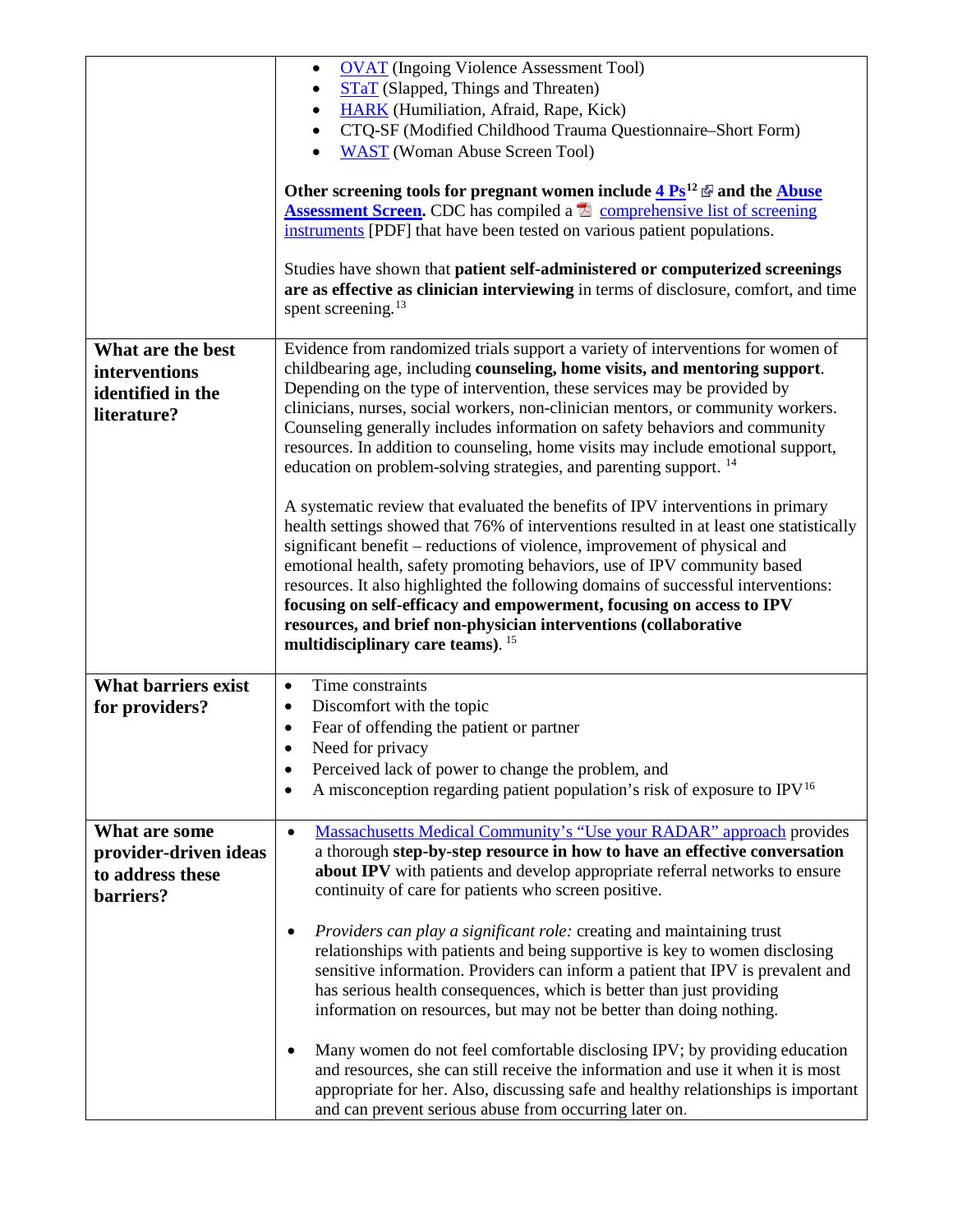| What does the<br><b>Affordable Care Act</b><br>cover? | All Marketplace plans and many other plans must cover domestic and interpersonal<br>violence screening and counseling for all women without charging a copayment or<br>coinsurance. This is true even if the patient has not met their yearly deductible.<br>This applies only when these services are delivered by a network provider. <sup>17</sup><br>The Centers for Medicare and Medicaid Services (CMS) also provides information<br>about the Coverage of Preventive Services.<br>HealthCare.gov provides lists of preventive care benefits for all adults and those<br>specific to women. |
|-------------------------------------------------------|---------------------------------------------------------------------------------------------------------------------------------------------------------------------------------------------------------------------------------------------------------------------------------------------------------------------------------------------------------------------------------------------------------------------------------------------------------------------------------------------------------------------------------------------------------------------------------------------------|
| <b>What does Medicaid</b><br>cover?                   | Each state has its own plan for Medicaid coverage. To find out more about<br>Medicaid and CHIP eligibility and coverage in your state, please visit<br>Medicaid.gov.                                                                                                                                                                                                                                                                                                                                                                                                                              |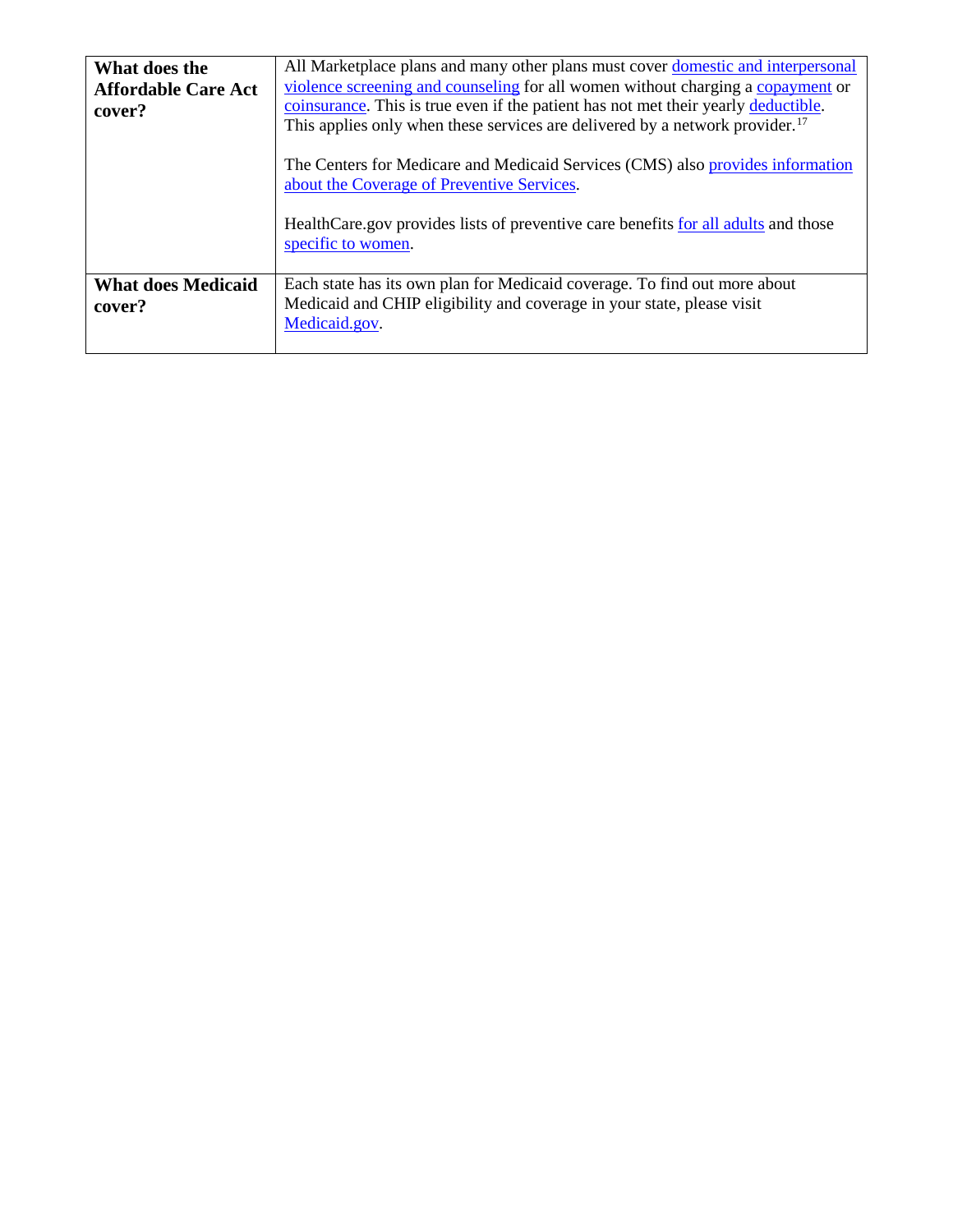#### <span id="page-3-0"></span>**References**

<sup>1</sup> U.S. Preventive Services Task Force. (2013). Screening for Intimate Partner Violence and Abuse of Elderly and Vulnerable [Adults: U.S. Preventive Services Task Force Recommendation Statement.](http://www.uspreventiveservicestaskforce.org/uspstf12/ipvelder/ipvelderfinalrs.htm)

<span id="page-3-1"></span>[Clinicians](http://www.cdc.gov/reproductivehealth/violence/intimatepartnerviolence/sld001.htm). <sup>2</sup> Centers for Disease Control and Prevention (CDC). (201[3\). Intimate Partner Violence During Pregnancy: A Guide for](http://www.cdc.gov/reproductivehealth/violence/intimatepartnerviolence/sld001.htm) 

<span id="page-3-2"></span>[Clinicians](http://www.cdc.gov/reproductivehealth/violence/intimatepartnerviolence/sld001.htm). <sup>3</sup> Centers for Disease Control and Prevention (CDC). (201[3\). Intimate Partner Violence During Pregnancy: A Guide for](http://www.cdc.gov/reproductivehealth/violence/intimatepartnerviolence/sld001.htm) 

<span id="page-3-3"></span><sup>4</sup> Centers for Disease Control and Prevention (CDC). <sup>1</sup> [Intimate Partner Violence](http://www.cdc.gov/media/presskits/aahd/violence.pdf).

<span id="page-3-4"></span>[Violence](http://www.acog.org/Resources_And_Publications/Committee_Opinions/Committee_on_Health_Care_for_Underserved_Women/Intimate_Partner_Violence). <sup>5</sup> The American Congress of Obstetricians and Gynecologists (ACOG). (2012). Committee Opinion: Intimate Partner

<span id="page-3-5"></span><sup>6</sup> Bair-Merritt, M., et al. (2014). Primary Care–Based Interventions for Intimate Partner Violence: A Systematic Review. *Am J Prev Med 46*(2), 188-194.

<span id="page-3-6"></span>[Services for Women](http://www.hhs.gov/healthcare/facts/factsheets/2011/08/womensprevention08012011a.html). <sup>7</sup> U.S. Department of Health and human Services. (2013). [Affordable Care Act Rules on Expanding Access to Preventive](http://www.hhs.gov/healthcare/facts/factsheets/2011/08/womensprevention08012011a.html) 

<span id="page-3-7"></span>[Clinicians](http://www.cdc.gov/reproductivehealth/violence/intimatepartnerviolence/sld001.htm). <sup>8</sup> Centers for Disease Control and Prevention (CDC). (2013). [Intimate Partner Violence During Pregnancy: A Guide for](http://www.cdc.gov/reproductivehealth/violence/intimatepartnerviolence/sld001.htm) 

<span id="page-3-8"></span><sup>9</sup> Waalen, Jill, et al. Screening for intimate partner violence by health care providers: barriers and interventions. *American journal of preventive medicine* 19.4 (2000): 230-237.

<span id="page-3-9"></span><sup>10</sup> The American Congress of Obstetricians and Gynecologists (ACOG). (2012). Committee Opinion: Intimate Partner [Violence.](http://www.acog.org/Resources_And_Publications/Committee_Opinions/Committee_on_Health_Care_for_Underserved_Women/Intimate_Partner_Violence)

<span id="page-3-10"></span>[Adults: U.S. Preventive Services Task Force Recommendation Statement](http://www.uspreventiveservicestaskforce.org/uspstf12/ipvelder/ipvelderfinalrs.htm). <sup>11</sup> U.S. Preventive Services Task Force*.* (2013). [Screening for Intimate Partner Violence and Abuse of Elderly and Vulnerable](http://www.uspreventiveservicestaskforce.org/uspstf12/ipvelder/ipvelderfinalrs.htm) 

<sup>12</sup> Alaska Network on Domestic and Sexual Violence (ANDVSA). (2011). **A** [The 4P's](http://www.andvsa.org/wp-content/uploads/2013/02/14j-The-4-Ps.pdf). [PDF]

[Violence](http://www.acog.org/Resources_And_Publications/Committee_Opinions/Committee_on_Health_Care_for_Underserved_Women/Intimate_Partner_Violence). <sup>13</sup> The American Congress of Obstetricians and Gynecologists (ACOG). (2012). Committee Opinion: Intimate Partner

[Adults: U.S. Preventive Services Task Force Recommendation Statement](http://www.uspreventiveservicestaskforce.org/uspstf12/ipvelder/ipvelderfinalrs.htm). <sup>14</sup> U.S. Preventive Services Task Force*.* (2013). [Screening for Intimate Partner Violence and Abuse of Elderly and Vulnerable](http://www.uspreventiveservicestaskforce.org/uspstf12/ipvelder/ipvelderfinalrs.htm) 

<sup>15</sup> Bair-Merritt, M., et al. (2014). Primary Care–Based Interventions for Intimate Partner Violence: A Systematic Review. *Am J Prev Med 46*(2), 188-194.

<sup>16</sup> Centers for Disease Control and Prevention (CDC). (2013)[. Intimate Partner Violence During Pregnancy: A Guide for](http://www.cdc.gov/reproductivehealth/violence/intimatepartnerviolence/sld011.htm%2311)  [Clinicians.](http://www.cdc.gov/reproductivehealth/violence/intimatepartnerviolence/sld011.htm%2311) 

<sup>17</sup> HealthCare[.](https://www.healthcare.gov/what-are-my-preventive-care-benefits/women/)gov. Preventive care benefits: Preventive health services for women.